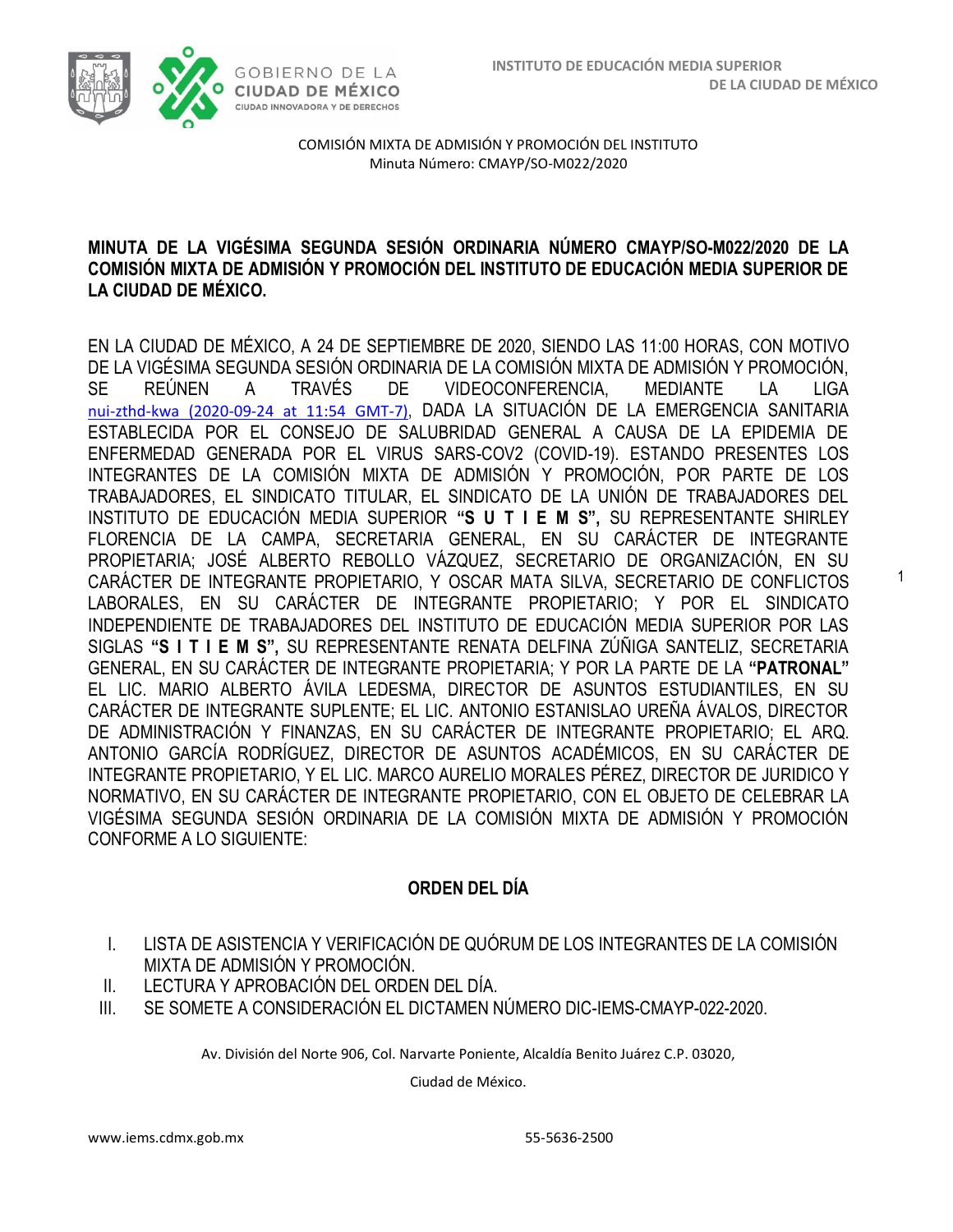

- IV. SE RETOMA LA SOLICITUD DEL SUTIEMS PARA LA CONTRATACIÓN DE PERSONAL POR TIEMPO DETERMINADO.
- V. SE PROPONE FECHA PARA LA CELEBRACIÓN DE LA VIGÉSIMA TERCERA SESIÓN ORDINARIA DE LA COMISIÓN MIXTA DE ADMISIÓN Y PROMOCIÓN.

## **M I N U T A**

**PRIMERO.-** DE ACUERDO CON LA LISTA DE ASISTENCIA DE LOS INTEGRANTES DE LA COMISIÓN, EXISTE QUÓRUM LEGAL VÁLIDO PARA LLEVAR A CABO LA VIGÉSIMA SEGUNDA SESIÓN ORDINARIA DE LA COMISIÓN MIXTA DE ADMISIÓN Y PROMOCIÓN.

**SEGUNDO.-** PREVIA LECTURA SE APRUEBA EL ORDEN DEL DÍA PROPUESTO POR LOS INTEGRANTES.

**TERCERO.-** LOS INTEGRANTES DE LA COMISIÓN MIXTA DE ADMISIÓN Y PROMOCIÓN APRUEBAN EN TODAS Y CADA UNA DE SUS PARTES EL DICTAMEN **DIC-IEMS-CMAYP-022-2020**, PARA TODOS LOS EFECTOS ADMINISTRATIVOS CORRESPONDIENTES.

**CUARTO.-** SE ACUERDA FECHA PARA LA CELEBRACIÓN DE LA VIGÉSIMA TERCERA SESIÓN ORDINARIA DE LA COMISIÓN MIXTA DE ADMISIÓN Y PROMOCIÓN EL DÍA 1 DE OCTUBRE DE 2020, A LAS 11:00 HRS. SE ENVIARÁ MEDIANTE CORREO ELECTRÓNICO LA LIGA DE LA VIDEOCONFERENCIA A LOS INTEGRANTES, PREVIO A LA SESIÓN RESPECTIVA.

**QUINTO.-** LA DIRECCIÓN DE ADMINISTRACIÓN Y FINANZAS Y LA DIRECCIÓN DE ASUNTOS ACADÉMICOS, EN EL ÁMBITO DE SUS RESPECTIVAS COMPETENCIAS REALIZARÁN LOS ACTOS Y ACCIONES CONDUCENTES A EFECTO DE DAR SEGUIMIENTO EN SUS TÉRMINOS AL DICTAMEN DIC-IEMS-CMAYP-022-2020, ASÍ COMO PARA TODOS LOS EFECTOS ADMINISTRATIVOS CORRESPONDIENTES.

Av. División del Norte 906, Col. Narvarte Poniente, Alcaldía Benito Juárez C.P. 03020,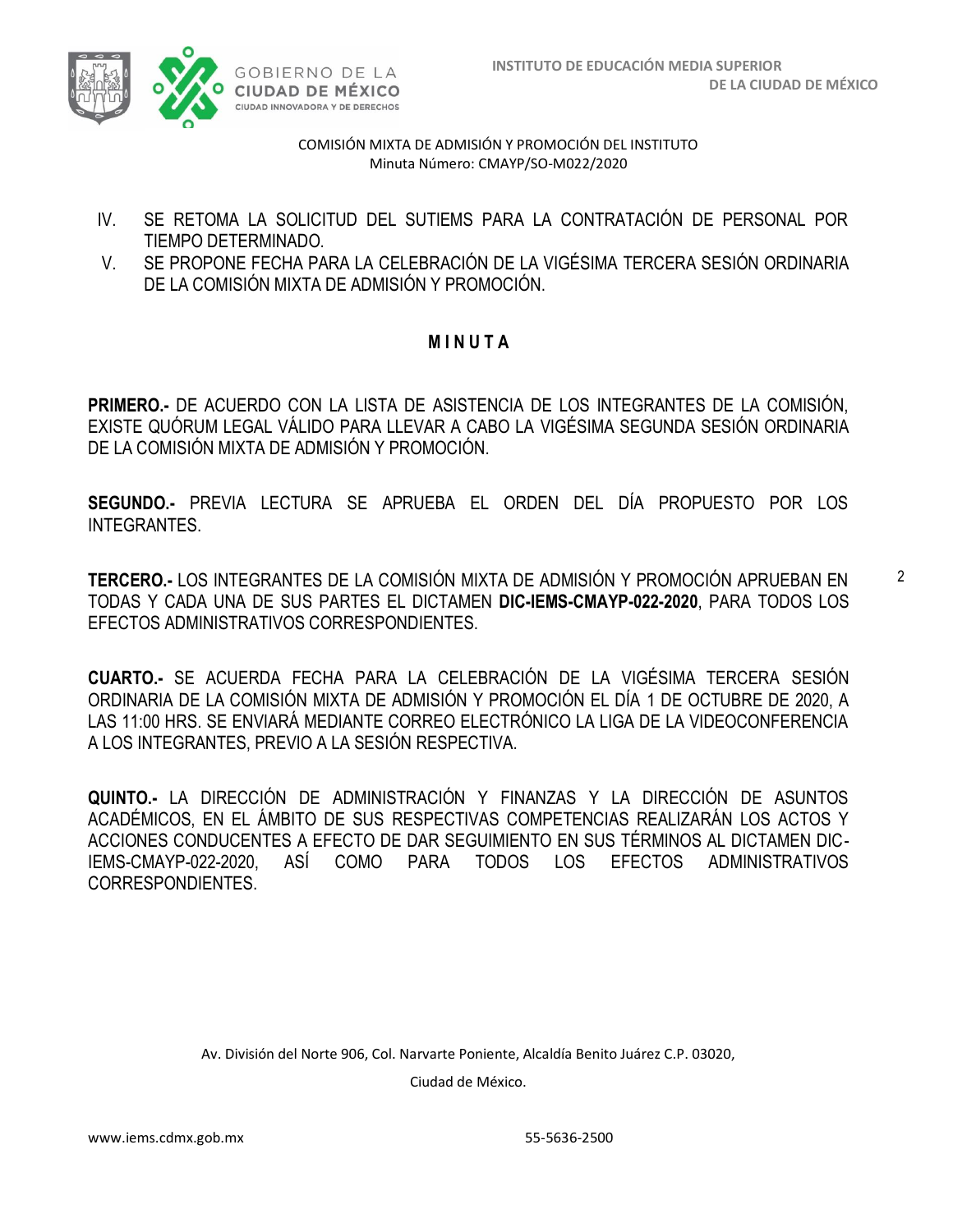

### **ASUNTOS GENERALES**

- SEGUIMIENTO AL ANÁLISIS DE NECESIDADES DE LA ACADEMIA DE MÚSICA EN LOS PLANTELES DE ÁLVARO OBREGÓN II E IZTAPALAPA IV.
- CON RELACIÓN A LA CONVOCATORIA DE HORARIO ESPECIAL PARA MADRES Y PADRES TRABAJADORES SE RESOLVERÁ EN LA PRÓXIMA SESIÓN ORDINARIA DE LA COMISIÓN.

**SEXTO.-** LOS ACUERDOS TOMADOS EN LA PRESENTE SESIÓN, SON VÁLIDOS Y SURTIRÁN SUS EFECTOS LEGALES Y JURÍDICOS EN TÉRMINOS DE LO DISPUESTO POR EL ARTÍCULO TERCERO, PÁRRAFOS SÉPTIMO Y OCTAVO DEL "ACUERDO POR EL QUE SE AUTORIZA EL USO DE MEDIOS REMOTOS TECNOLÓGICOS DE COMUNICACIÓN COMO MEDIOS OFICIALES PARA CONTINUAR CON LAS FUNCIONES ESENCIALES Y SE ESTABLECEN MEDIDAS PARA LA CELEBRACIÓN DE LAS SESIONES DE LOS ÓRGANOS COLEGIADOS EN LAS DEPENDENCIAS, ÓRGANOS DESCONCENTRADOS, ENTIDADES DE LA ADMINISTRACIÓN PÚBLICA Y ALCALDÍAS DE LA CIUDAD DE MÉXICO, CON MOTIVO DE LA EMERGENCIA SANITARIA POR CAUSAS DE FUERZA MAYOR DEL CONSEJO DE SALUD DE LA CIUDAD DE MÉXICO", PUBLICADO EN LA GACETA OFICIAL DE LA CIUDAD DE MÉXICO EL 06 DE ABRIL DE 2020".

**SÉPTIMO.-**AGOTADOS EN SU TOTALIDAD LOS ASUNTOS DEL ORDEN DEL DÍA, LOS INTEGRANTES DE LA COMISIÓN EXPRESARON SU CONSENTIMIENTO SIN MEDIAR ALGÚN VICIO DE LA VOLUNTAD, RESPECTO DE LA MINUTA EMITIDA, LA QUE SURTIRÁ SUS EFECTOS LEGALES A PARTIR DE SU PUBLICACIÓN EN LA PÁGINA OFICIAL DEL INSTITUTO DE CONFORMIDAD CON EL NUMERAL SEXTO DE LA PRESENTE MINUTA, Y LAS FIRMAS AUTÓGRAFAS DE LOS QUE EN ELLA INTERVINIERON SE ASENTARAN UNA VEZ TERMINADA LA EMERGENCIA SANITARIA.

-----------------------------------------------------------------------------------------------------------------------------------------------------

----------------------------------------------------------------------------------------------------------------------------------------------------- ESTE DOCUMENTO SE CONCLUYE SIENDO LAS 16:37 HORAS DEL 24 DE SEPTIEMBRE DE 2020----------- ---------------------------------------------------------------------------------------------------------------------------------------------------

Av. División del Norte 906, Col. Narvarte Poniente, Alcaldía Benito Juárez C.P. 03020,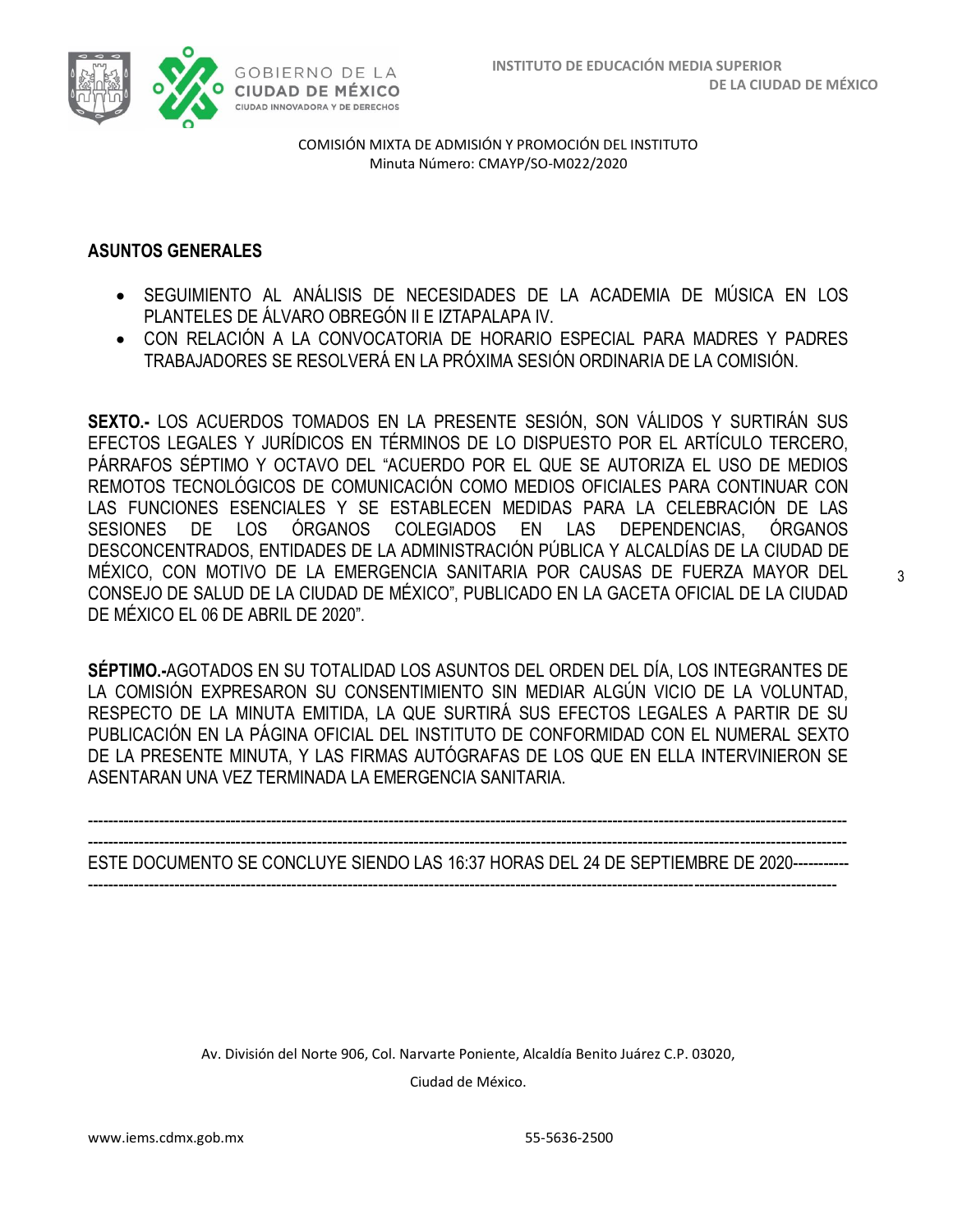

**FIRMAN LAS PARTES**

# **POR PARTE DE LOS TRABAJADORES DEL IEMS**

# **SHIRLEY FLORENCIA DE LA CAMPA RENATA DELFINA ZUÑIGA SANTELIZ**

INTEGRANTE PROPIETARIA SECRETARIA GENERAL DEL SINDICATO DE LA UNIÓN DE TRABAJADORES DEL INSTITUTO DE EDUCACIÓN MEDIA **SUPERIOR** (SUTIEMS)

INTEGRANTE PROPIETARIA SECRETARIA GENERAL DEL SINDICATO INDEPENDIENTE DE TRABAJADORES DEL INSTITUTO DE EDUCACIÓN MEDIA SUPERIOR (SITIEMS)

# **JOSÉ ALBERTO REBOLLO VÁZQUEZ COSCAR MATA SILVA**

INTEGRANTE PROPIETARIO SECRETARIO DE ORGANIZACIÓN DEL SINDICATO DE LA UNIÓN DE TRABAJADORES DEL INSTITUTO DE EDUCACIÓN MEDIA SUPERIOR (SUTIEMS)

INTEGRANTE PROPIETARIO SECRETARIO DE CONFLICTOS LABORALES DEL SINDICATO DE LA UNIÓN DE TRABAJADORES DEL INSTITUTO DE EDUCACIÓN MEDIA SUPERIOR (SUTIEMS)

Av. División del Norte 906, Col. Narvarte Poniente, Alcaldía Benito Juárez C.P. 03020,